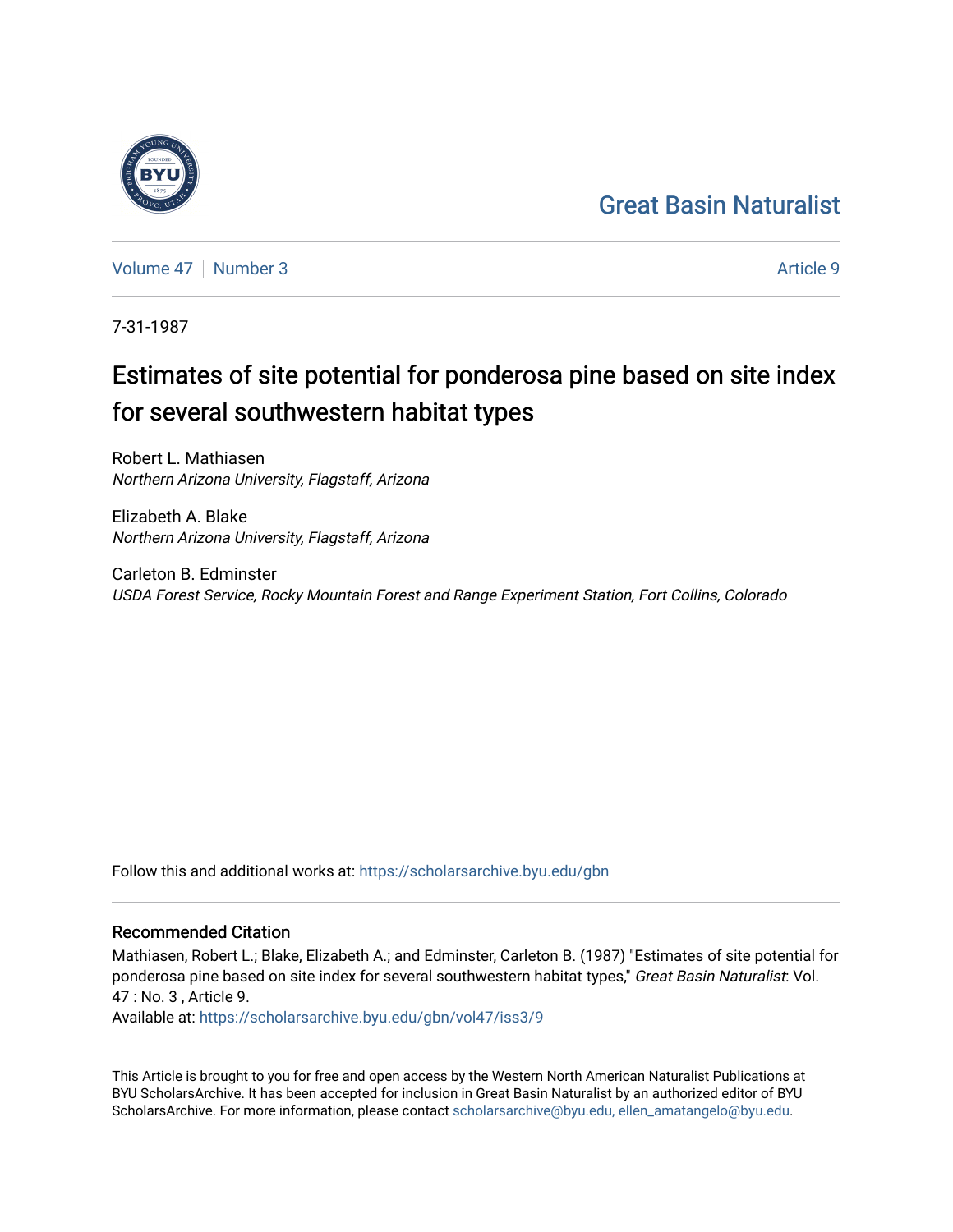### ESTIMATES OF SITE POTENTIAL FOR PONDEROSA PINE BASED ON SITE INDEX FOR SEVERAL SOUTHWESTERN HABITAT TYPES

Robert L. Mathiasen<sup>1</sup>, Elizabeth A. Blake<sup>1</sup>, and Carleton B. Edminster<sup>2</sup>

ABSTRACT.-Estimates of site potential for ponderosa pine based on measured site indexes in 416 stands are eompared between seven habitat types and one community type. No significant differences in mean site index are found between the habitat types studied. The habitat types are classified into high or moderate site potential classes based on mean site indexes.

Ponderosa pine {Pinus ponderosa Laws.) is the most important commercial timber species in the southwestern United States. Ponderosa pine forests occupy the largest area of commercial forest land in Arizona and New Mexico (Choate 1965, Spencer 1966). Ponderosa pine forests reach their maximum development in the Southwest at elevations between 7,000 and 7,800 feet, but also occur at higher and lower elevations (ranging from 6,000 to 8,500 feet) (Schubert 1974). At the lower elevations ponderosa pine forests inter grade into pinyon-juniper forests. At higher elevations, ponderosa pine grades into the Douglas-fir and white fir forest types (Sheppard et al. 1983).

Because of their commercial value, ponderosa pine forests are intensively managed for timber production in the Southwest. Many management decisions are based on site class or quality classifications. Classification of land into site quality or production potential classes provides a useful means for identifying areas where the potential for improved pro duction is greatest (Schubert 1974). In addition, recently developed growth and yield simulation models for southwestern ponderosa pine rely on site quality determination as an important variable for predicting yields over time (Edminster 1978, Larson and Minor 1983).

Site index is currently the most widely used method of evaluating site quality or potential productivity of forest lands in the United States (Jones 1969, Husch et al. 1972, Daubenmire 1976). Site index is based on the

average heights of dominant and codominant trees at a specified index age (usually 50 or 100 years). Because stands of the index age are seldom encountered, site index curves are constructed to allow for estimation of site in dex for stands older or younger than the index age by interpolation between curves. Site in dex curves describe the height growth of hypothetical trees of specified site indexes.

Because Meyer's (1961) site curves for ponderosa pine tend to underestimate site quality for the species in the Southwest (Schubert 1974), Minor's (1964) ponderosa pine site curves for Arizona and New Mexico are more frequently used for site potential estimates. Minor's curves are developed for dominant trees with breast-height ages of 20 to 140 years and site classes from 40 to 100 feet. Site index classes over 100 can be calculated using an equation presented by Minor (1964).

The use of habitat types (Daubenmire 1952) to classify forest vegetation is gaining accep tance by land managers and researchers in the western United States (Layser 1974, Pfister 1976, Pfister and Arno 1980). One of the primary uses of habitat types is in timber management where they are used to compare re generation success, succession patterns, cutting methods, and timber productivity and to develop guidelines for collecting seed and plant nursery stock (Pfister and Arno 1980).

The use of habitat types to predict forest site productivity potential or site quality is proposed by several investigators. Differ ences in the rate of height growth by habitat type are demonstrated for several tree species

<sup>&</sup>lt;sup>1</sup>Northern Arizona University, School of Forestry. Flagstafl, Arizona 86011.

<sup>&</sup>lt;sup>2</sup>USDA Forest Service, Rocky Mountain Forest and Range Experiment Station, Fort Collins, Colorado 80526.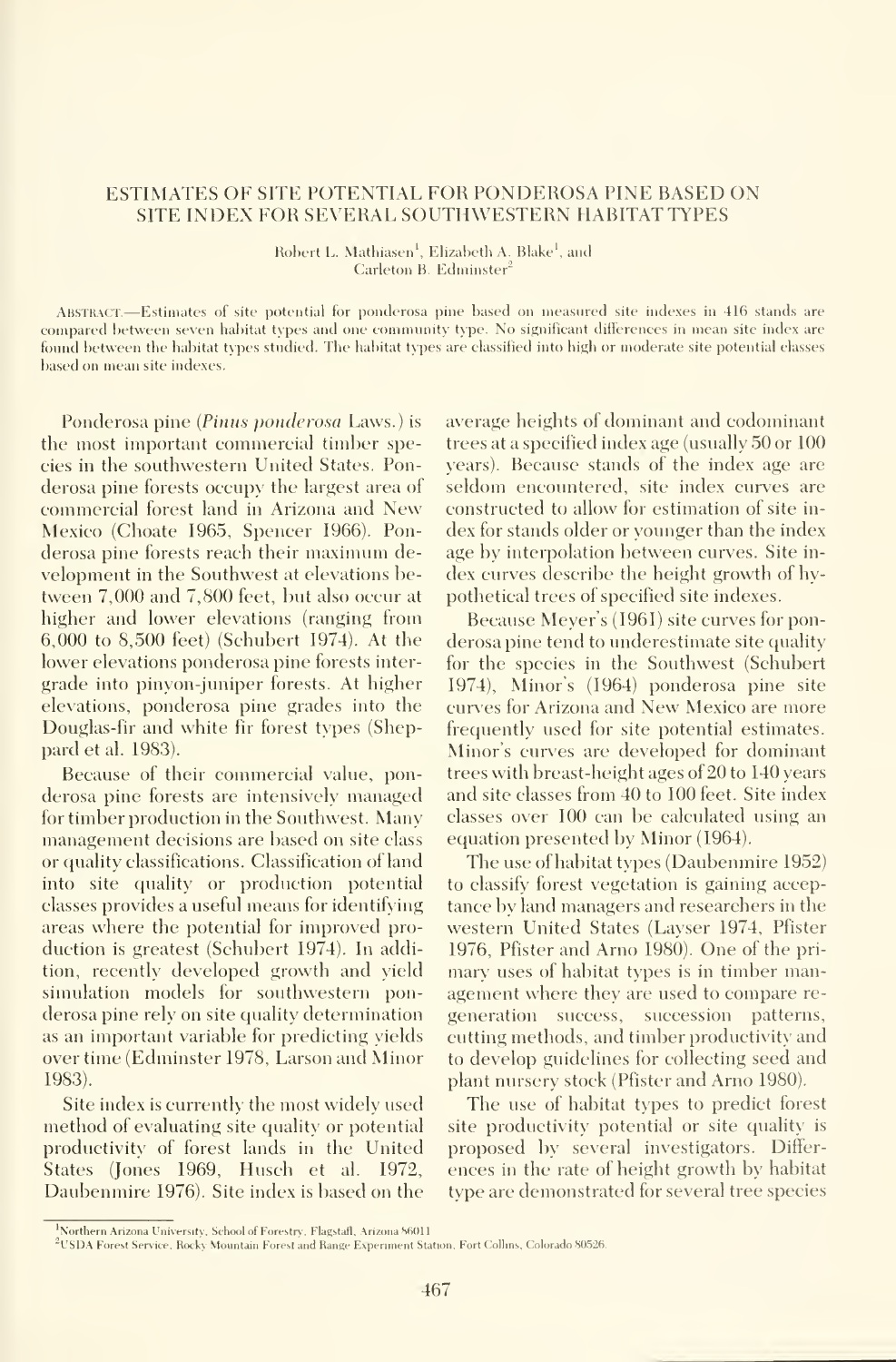(Daubenmire 1961, Deitschman and Greene 1965, Stanek 1966, Stage 1975, Hoffman 1976, Monserud 1984). Significant differences between site indexes are also shown for habitat types (Stanek 1966, Stage 1975, Hoffman 1976, Mathiasen et al. 1986). Pfister et al. (1971, 1977) and Steele et al. (1981) use site index curves and normal yield tables to esti mate yield capability for habitat types in Montana and Idaho.

Habitat type classifications are recognized for southwestern ponderosa pine forests and for forest types where ponderosa pine is often associated with Douglas-fir  $(Pseudotsu)$ menziesii [Mirb.] Franco) and white fir (Abies concolor [Gord. & Glend. ] Lindl.) (Alexander 1985). However, little information is available for ponderosa pine site quality for recognized southwestern habitat types (Moir and Ludwig 1979, Hanks et al. 1983, Fitzhugh et al. 1984, DeVelice et al. 1986). Schubert (1974) pro vides a summary of the silviculture of southwestern ponderosa pine and emphasizes the need for tying growth and yield simulation models to habitat types. Because site quality is a key variable in ponderosa pine growth and yield models, site quality estimates for differ ent habitat types are needed for the Southwest. This study provides additional quantitative data on site quality based on site index measurements for ponderosa pine for several southwestern forest habitat types and one community type.

#### **METHODS**

Total height and age at breast height were measured for two to six vigorously growing dominant or codominant ponderosa pines in 416 stands representing the southwestern ponderosa pine (314), white fir (92), and Douglas-fir (10) forest types. Trees with visible signs of abiotic, insect, or disease damage were not selected as site trees. The following information was recorded for each stand: national forest, location (township, range, and section), elevation (nearest 100 feet), aspect (four cardinal directions), slope (nearest 5%), slope position (flat, bottom, ridge, slope), and habitat type (HT) (Moir and Ludwig 1979; Hanks et al. 1983; Alexander et al., Lincoln National Forest, 1984; Alexander et al., Douglas-fir habitat, 1984; Alexander et al., Gibola National Forest, 1984; Fitzhugh et al. 1984;

Table 1. Southwestern ponderosa pine, Douglas-fir, and white fir habitat and community types sampled. Refer to Literature Cited for full reference to footnote citations.

Ponderosa Pine Habitat Types  $PIPO/MUVI: Pinus ponderosa/Muhlenbergia virescens<sup>5</sup>$  $PIPO/FEAR: Pinus ponderosa/Festuca arizonica<sup>3,4,5</sup>$ PIPO/BOGR:Pinus ponderosa/Bouteloua gracilis<sup>3,4,5</sup> PIPO/QUGA:Pinus ponderosa/Quercus gambelii 1,3,4,5 Ponderosa Pine Community Types PIPO/POLO:Pinus ponderosa/Poa longiligula<sup>5</sup> Douglas-fir Habitat Types PSME/FEAR:Pseudotsuga menziesii/Festuca arizonica<sup>2</sup> White Fir Habitat Types ABCO/QUGA:Abies concolor/Quercus gambelii<sup>1,3,4</sup> (Abies concolor-Pseudotsuga menziesii/Quercus gambelii<sup>6</sup>) ABCO/BEKE.Abies concolor/Berberis repens  $(A \text{bies concolor-Pseudotsuga menziesii/[sparse]^6)$ <sup>1</sup>Alexander, Ronco, Fitzhugh, and Ludwig 1984. <sup>2</sup>Alexander, Ronco, White, and Ludwig 1984.  $3$ DeVehce et al. 1986.

 $^4$ Fitzhugh et al. 1984. <sup>5</sup>Hanks et al. 1983.

<sup>6</sup>Moir and Ludwig 1979.

<sup>7</sup>Youngblood and Mauk 1985

Youngblood and Mauk 1985; DeVelice 1986). A total of seven habitat types and one community type (CT) were sampled (Table 1). Stands sampled were located in the Apache (34 stands), Goconino (77 stands), and Kaibab (54 stands) national forests, Arizona; the Carson (36 stands), Cibola (15 stands), Gila (8 stands), Lincoln (11 stands), and Sante Fe (68 stands) national forests, New Mexico; and the San Juan National Forest, Colorado (113 stands).

Site indexes were determined from average total height and breast height age data for each stand using the ponderosa pine site index curves developed by Minor (1964). Site in dexes for stands with site indexes greater than 100 feet were calculated using the site index equation presented by Minor (1964). Mean site index and standard deviation were calcu lated for each habitat type and community type sampled. A one-way analysis of variance, with p  $=$  .05, was used to compare mean site  $\qquad$ indexes among habitat types. The Student-Newman-Keuls test was applied to the analysis to determine where significant differences occurred.

#### **RESULTS**

Mean site indexes ranged from a low of 74.3 for the PIPO/BOGR HT to <sup>a</sup> high of 87.0 for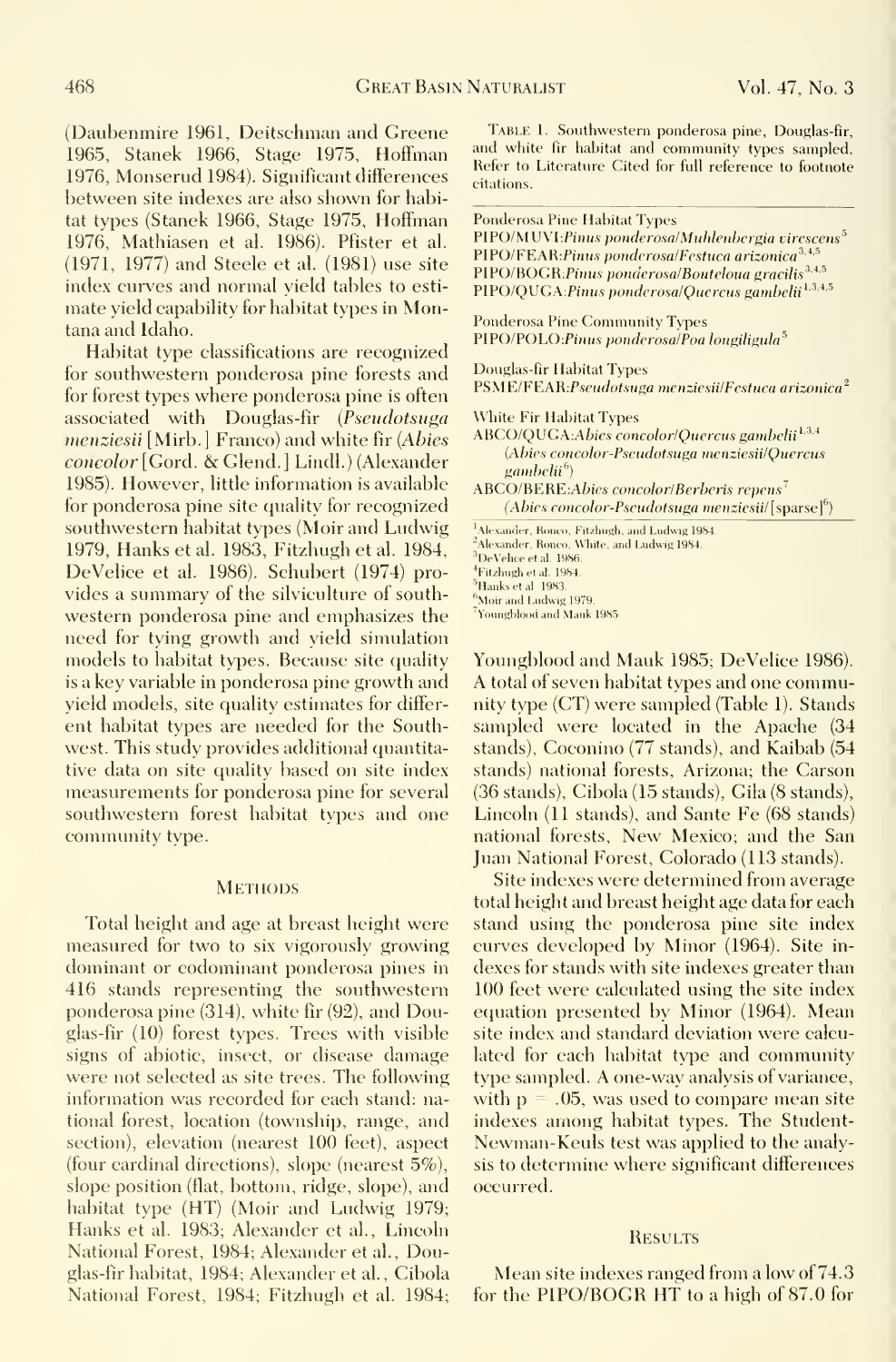| Habitat<br>type  | Number<br>of<br>stands | Mean <sup>1</sup> | 95%<br>confidence<br><i>limits</i> | <b>Site</b><br>potential<br>class |
|------------------|------------------------|-------------------|------------------------------------|-----------------------------------|
| <b>PSME/FEAR</b> | $\bar{1}$ ()           | $87.0 \pm 12.5$   | $78.1 - 95.9$                      | High                              |
| PIPO/FEAR        | 112                    | $83.6 \pm 11.2$   | $81.5 - 85.7$                      | High                              |
| ABCO/QUGA        | 72                     | $83.5 \pm 11.1$   | $80.9 - 86.1$                      | High                              |
| PIPO/OUGA        | 135                    | $82.3 \pm 15.1$   | $79.8 - S4.9$                      | High                              |
| PIPO/MUVI        | 12                     | $81.1 \pm 8.6$    | $75.6 - 86.6$                      | High                              |
| <b>ABCO/BERE</b> | 20                     | $79.3 \pm 12.7$   | $73.3 - 85.3$                      | High                              |
| PIPO/POLO        | 16                     | $79.7 \pm 8.5$    | $75.2 - 84.2$                      | High                              |
| (Comm. Type)     |                        |                   |                                    |                                   |
| PIPO/BOGR        | 39                     | $74.3 \pm 13.4$   | $69.9 - 78.6$                      | Moderate                          |
| TOTAL            | 416                    |                   |                                    |                                   |

TABLE 2. Mean ponderosa pine site indexes, standard deviations, 95% confidence limits, and site potential classes by habitat and community type.

<sup>1</sup>No significant differences were detected between mean site indexes using the Student-Newman-Kuels test, p  $-0.5$ 

the PSME/FEAR HT (Table 2). Standard deviations ranged from 8.5 for the PIPO/POLO CT to 15.1 for the PIPO/OUGA IIT. None of the mean site indexes was found to be significantly different at the  $p = .05$  level. Ponderosa pine forests in Arizona and New Mexico are grouped into three site classes for management reasons by the U.S. Forest Service (Southwest Region). The groupings are based on potential cubic feet/acre/vear productivity estimates and use Minor's (1964) site index curves: Site Class 1 represents site indexes above 75, Site Class 2 represents site indexes from 55 to 74, and Site Class 3 represents site indexes less than 55. Although the mean site indexes for the habitat type sampled in this study were not significantly different, site potential classes for ponderosa pine were assigned for the habitat types based on mean site indexes and the above site class system used by the Forest Service. Our high and moderate site potential classes correspond to Site Class 1 and Site Class 2, respectively  $(Table 2).$ 

#### **DISCUSSION**

Site index is currently the most widely accepted method of evaluating site quality in the United States. Several investigators report significant differences in site index between habitat types for several tree species (Stanek 1966, Roe 1967, Hoffman 1976, Mathiasen et al. 1986). However, our results indicate no significant differences between mean site indexes for ponderosa pine between the seven habitat types and one community type sampled in this study. Daubenmire (1961) rejects the use of ponderosa pine site index curves for predicting potential productivity of habitat types because he found large variations between the site indexes of contiguous voung and old stands of ponderosa pine in burned areas representing homogeneous habitats. Daubenmire reports that ponderosa pine grows faster than site index curves predict. Other investigators report similar findings for other tree species (Ilvessalo 1927, 1937, Carmean 1956). In addition, stand density, soil variation, and early suppression of trees can affect the validity of site quality determinations based on site index curves (Jones 1969). Therefore, our estimates of site quality for ponderosa pine presented here and for Douglas-fir (Mathiasen et al. 1986) based on site index may be underestimating actual site potential for the habitat types we have sampled thus far. However, site index is considered to be the best practical indicator of relative site quality at this time (Hodgkins 1956, Vincent 1961, Jones 1969, Husch et al. 1972).

Based on the U.S. Forest Service site class system and our mean site indexes for ponderosa pine, all but one of the habitat types sampled in this study are classified as high site potential (Class 1) habitat types. Although there was a large degree of variation in site index for each of the habitat types sampled (standard deviations averaged 11.6), site potential ranges are represented best by their 95% confidence limits; most of the habitat types' 95% confidence limits are within the high site potential class (Table 2).

In their descriptions of habitat type classifications, several investigators report site quality estimates for ponderosa pine in southwest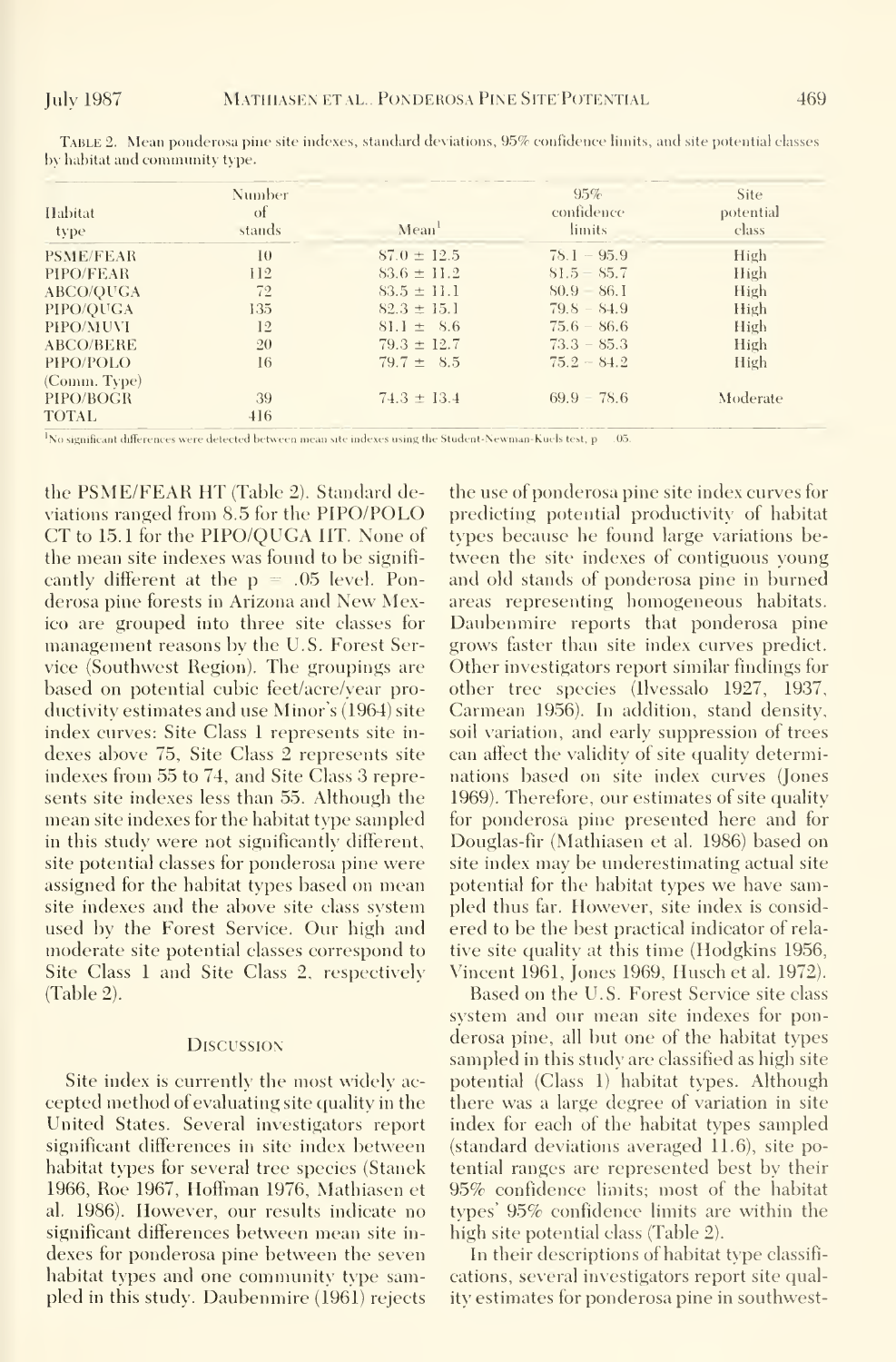em forest habitat types (Moir and Ludwig 1979, Hanks et al. 1983, Alexander et al. 1984, Fitzhugh et al. 1984, Youngblood and Mauk 1985, DeVelice et al. 1986). Onr estimates of site quality for ponderosa pine by habitat type support the estimates made bv Fitzhugh et al. (1984) and Hanks et al. (1983) for the PIPO/ FEAR HT (moderate to high). However, De-Velice et al. (1986) report low site potential for ponderosa pine in the PIPO/FEAR HT in northern New Mexico and southern Colorado. Fitzhugh et al. (1984) report high potential for ponderosa pine in the PIPO/MUVI HT. Our results essentially agree with their estimate. Moir and Ludwig (1979) report stands with what they consider low site potential for ponderosa pine (site index of about 65) in the ABCO/QUGA HT. DeVelice et al. (1986) and Hanks et al. (1983) report low or poor site potential for the ABCO/QUGA HT. However, our site index data for this habitat type indicate high site potential for ponderosa pine. Our findings also indicate higher site potential for ponderosa pine in the PSME/ FEAR HT (high site potential) than reported by DeVelice et al. (1986) (low site potential). Hanks et al. (1983) report that the PIPO/ BOGR HT probably represents the lowest site potential of any ponderosa pine habitat type in the Southwest. However, our results indicate that site potential is moderate for this habitat type. Site potential estimates for ponderosa pine have not been reported for one of the habitat types and the community type sampled in this studv. Based on our site index data, site quality for the ABCO/BERE HT and the PIPO/POLO CT is high. Hanks et al. (1983) state that the PIPO/POLO CT is "suitable" for timber production, and we agree with their evaluation.

The reasons for differences in ponderosa pine site quality estimates for southwestern forest habitat types by various investigators are primarily the result of geographic varia tion in site indexes (Monserud 1985) or differ ences in criteria for interpreting site index data in relation to site qualitv. Hanks et al. (1983) and Fitzhugh et al. (1984) do not ex plain the basis for their estimates of ponderosa pine site quality, but their estimates do not appear to be based on quantitative site index data collected during their field work. De-Velice et al. (1986) base their estimates on site index data and rate ponderosa pine site quality using the standard U.S. Forest Service Southwest Region site class groupings described earlier. We also base our site potential estimates for ponderosa pine on the Forest Service site class groupings and suggest that future habitat type classifications adopt this system to have consistent criteria for estimating site quality for habitat types in the Southwest. Even though we used the same site class system, our estimates of ponderosa pine site potential vary a great deal from those of De-Velice et al. (1986). The most probable explanation for the differences between our site potential estimates and those of DeVelice et al. is that ponderosa pine and Douglas-fir tend to demonstrate much lower site indexes in the Sangre de Cristo Mountains of northern New Mexico and southern Colorado (Moir and Ludwig 1979), where DeVelice et al. (1986) collected much of their site index data. Therefore, site quality estimates for southwestern habitat types based on habitat type classifica tion studies from specific geographic areas or national forests may not adequately represent the range in site potential classes encountered in the Southwest.

Several authors discuss the problems with using site index data to estimate site quality (Hodgkin 1956, Vincent 1961, Daubenmire 1961, 1976, Jones 1969). Although site index data are generally regarded as a somewhat rough estimate for productivity potential of forest land, they are still accepted as the most practical and direct method for evaluating rel ative productivity (Vincent 1961, Jones 1969, Husch et al. 1972, Daubenmire 1976). Site quality estimates for forest habitat types based on site index data are still applicable to cur rent forest management procedures, but be cause large variations occur in site indexes within habitat types, the use of habitat types for predicting timber productivity potential is imprecise. However, because timber productivity is primarily estimated from site index information, site class estimates based on site index data should be determined for additional southwestern habitat types and other commercially important tree species. In addition, our site quality estimates for ponderosa pine and for Douglas-fir (Mathiasen et al. 1986) for several southwestern forest habitat types should be supported or modified if necessary with additional site index data collected from stands classified by habitat type.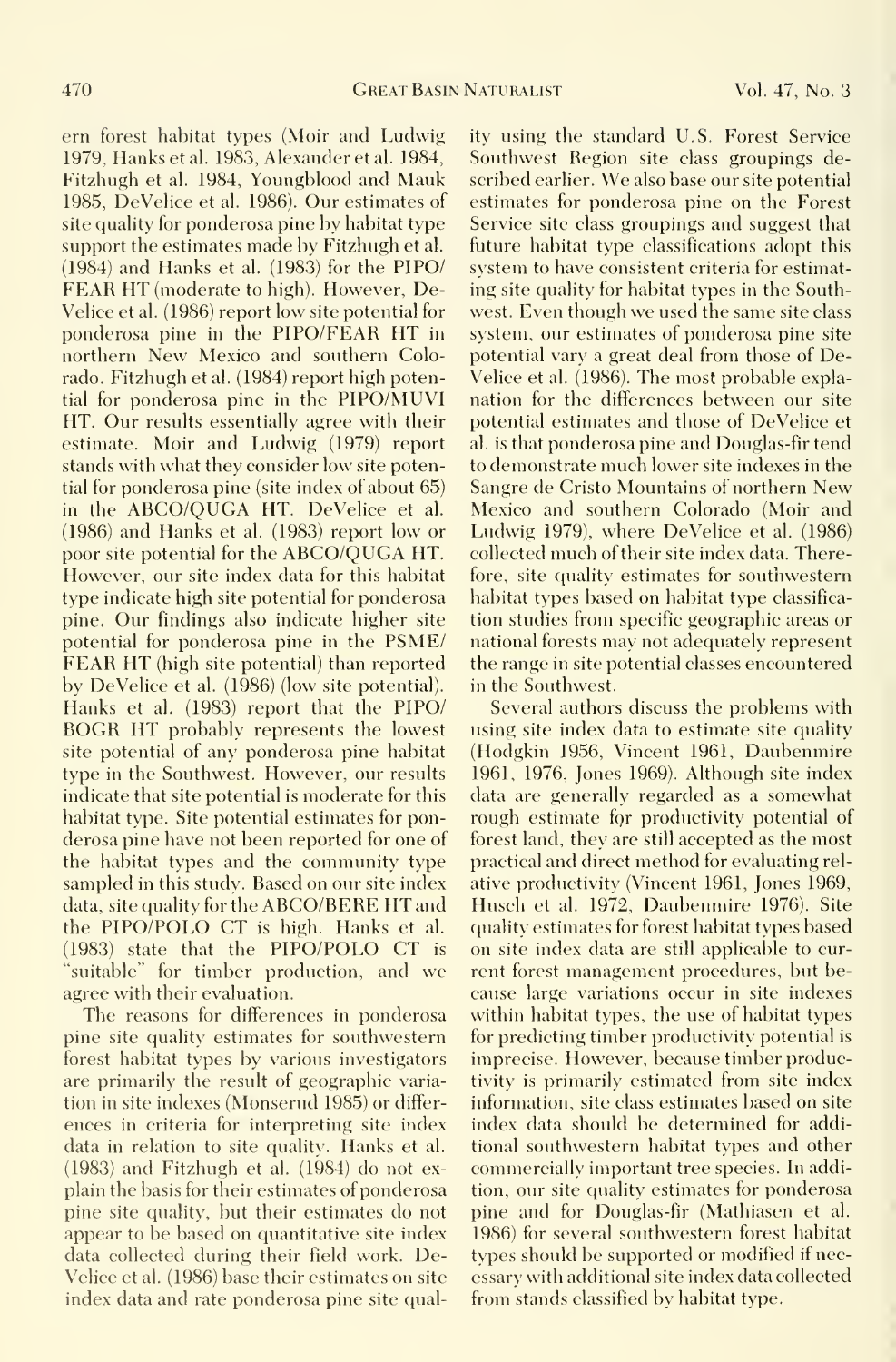The development of separate site index curves for different habitat types may improve the accuracy of site index as an estimate of site quality (Monserud 1984). Furthermore, the development and subsequent validation of growth and yield simulation models using growth coefficients based on habitat types (Stage 1973, 1975) may improve productivity estimates for habitat types.

#### Literature Cited

- ALEXANDER, B G., JR., E. L. FITZHUGH, F. RONCO, JR., AND J. A. LUDWIG. 1984. A classification of forest habitat of the Cibola National Forest, New Mexico. USDA Forest Service. Mimeo of manuscript in preparation. 120 pp.
- ALEXANDER, B. G., Jr., F. RONCO, Jr., E. L. FITZHUGH, AND LA LUDWIG. 1984. A classification of forest habitat types on the Lincoln National Forest, New Mexico. USDA Forest Service, Gen. Tech. Rept. RM-104. 29 pp.
- ALEXANDER, B. G., JR., F. RONCO, JR., A. S. WHITE, AND J. A. LUDWIG. 1984. Douglas-fir habitat types of northern Arizona. USDA Forest Service, Gen. Tech. Rept. RM-108. 13 pp.
- ALEXANDER, R. R. 1985. Major habitat types, community types, and plant communities in the Rocky Mountains. USDA Forest Service, Gen. Tech. Rept. RM-123. 105 pp.
- CARMEAN, W. H. 1956. Suggested modifications of the standard Douglas-fir site curves for certain soils in southwestern Washington. For. Sci. 2: 242-250.
- CHOATE, G. A 1966. New Mexico's forest resource. USDA Forest Service, Res. Bull. INT-5. <sup>60</sup> pp.
- DAUBENMIRE, R. 1952. Forest vegetation of northern Idaho and adjacent Washington, and its bearing on the concepts of vegetation classification. Eeol. Monogr. 22; 301-330.
- 1961. Vegetative indicators of rate of height growth in ponderosa pine. For. Sci. 7: 24-34. 1976. The use of vegetation in assessing the pro-
- ductivity of forest lands. Bot. Review 42: 115-143. DEITSCHMAN, G. H., AND A W GREENE. 1965. Relations
- between western white pine site index and tree height of several associated species. USDA Forest Service, Res. Pap. INT-22. 27 pp.
- DEVELICE, R. L., J. A. LUDWIG, W. H. MOIR, AND F. RONCO, JR. 1986. A classification of forest habitat types of northern New Mexico and southern Colorado. USDA Forest Service, Gen. Tech. Rept. RM-131.59 pp.
- EDMINSTER, C. B. 1978. RMYLD: computation of yield tables for even<sub>raged</sub> and two-storied stands. USDA Forest Service, Res. Pap. RM-199. <sup>26</sup> pp.
- FITZHUGH. E. L., W. H. MOIR, J. A. LUDWIG, AND F. RONCO, JR 1984. Forest habitat types in the Apache, Gila, and part of the Cibola National Forests. USDA Forest Service. Mimeo of manuscript in preparation. 145 pp.
- Hanks, <sup>J</sup> P , E L Fitzhugh, and S. R. Hanks. 1983. A habitat classification system for ponderosa forests of northern Arizona. USDA Forest Service, Gen. Tech. Rept. RM-97. 22 pp.
- HODGKINS, E j. 1956. Testing soil-site index tables in southwestern Alabama. J. For. 54: 261-266.
- HOFFMAN, L. J. 1976. Height growth of Douglas-fir in relation to habitat types in northern Idaho. Unpublished thesis. University of Idaho, Moscow. 30 pp.
- Husch, B., C. Miller, and T W. Beers. 1972. Forest mensination. Ronald Press Company, New York. 410 pp.
- Ilvessalo, Y 1927. Methods for preparing yield tables. Silva Fenn. 5: 1-30.
- 1937. Growth of natural stands in central North- Suomi, Finland. Commun. Inst. For. Fenn. 24: 1-149.
- JONES, J. R. 1969. Review and comparison of site evaluation methods. USDA Forest Service, Res. Pap. RM-75. 19 pp.
- LARSON. F R., AND C.O MINOR. 1983. AZPIPO: a simulator for growth and yield of ponderosa pine in Ari zona. Arizona For. Note No. 20, Sch. of Forestry, Northern Arizona University, Flagstaff. 13 pp.
- LAYSER, E. F. 1974. Vegetation classification: its application to forestry in the northern Rocky Mountains. J. For. 72:354-357.
- MATHIASEN, R L., E. A. BLAKE, AND C. B. EDMINSTER. 1986. Estimates of site potential for Douglas-fir based on site index for several southwestern habitat types. Great Basin Nat. 46(2): 277-280.
- Meyer, W. H. 1961. Yield of even-aged stands of ponderosa pine. USDA Forest Service, Tech. Bull. 630. 59 pp.
- MINOR, C. O 1964. Site-index curves for young-growth ponderosa pine in northern Arizona. USDA Forest Service, Res. Note RM-37. 8 pp.
- MOIR, W. H., AND J. A. LUDWIG. 1979. A classification of spruce-fir and mixed conifer habitat types of Ari zona and New Mexico. USDA Forest Service, Gen. Tech. Rept. RM-207. 47 pp.
- MONSERUD, R. A. 1984. Height growth and site index curves for inland Douglas-fir based on stem analysis data and forest habitat type. For. Sci. 30: 943-965.
- 1985. Comparison of Douglas-fir site index and height growth curves in the Pacific Northwest. Canadian J. For. Res. 15:673-679.
- PFISTER, R. D. 1976. Land capability assessment by habitat types. Pages 312-335 in America's renewable resource potential—1975: the turning point. Pro ceedings of the 1975 National Convention Society of American Foresters, Washington, D.C.
- PFISTER, R. D., AND S. ARNO. 1980. Classifying forest habitat types based on potential climax vegetation. For. Sci. 26:52-70.
- Pfister, R. D , B Kovalchik. S. Arno. and R. Presby. 1977. Forest habitat types of Montana. USDA Forest Service, Gen. Tech. Rept. INT-34. 174 pp.
- PFISTER, R. D., J. SCHMAUTZ, D. ON, AND C. BROWN. 1971. Management implications by habitat types. USDA Forest Service, Northern Region Training Manual. Mimeo. 30 pp.